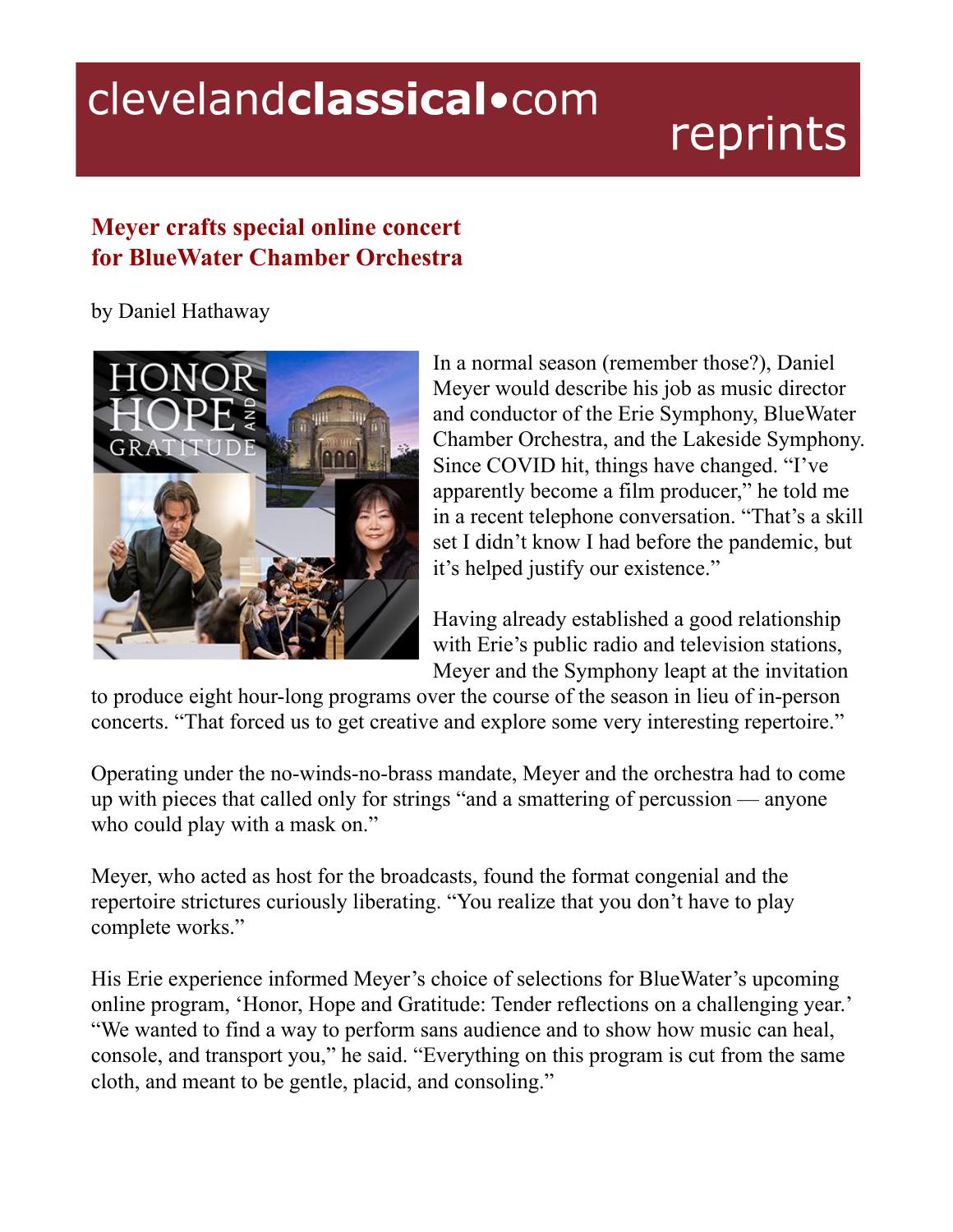Pre-recorded at the Maltz Performing Arts Center at CWRU by audio engineer Jamie Stewart and videographer Adam Smalley, the performance debuts on Thursday, May 27 at 7:30 pm (click [here](https://ourconcerts.live/honor-hope-gratitude) for ticket information).

Meyer built the BlueWater program around Oberlin piano professor Angela Cheng. "I thought about her early on and wanted to feature her in Gerald Finzi's *Eclogue.* She didn't know the work, but her husband Alvin, who also teaches at Oberlin, helped persuade her to learn it. And I knew that she loves Chopin, so we chose the slow movement of his first concerto, which will demonstrate her poetic approach to the piece and her beautiful melodic voicing."

The concert begins with Arvo Pärt's *Silouan's Song,* based on a text from a Russian monk living on Mount Athos who is said to have existed in an unceasing state of prayer. "I love Pärt's spirituality, minimalism, and directness," Meyer said. "This piece could be played by candlelight in a darkened cathedral."

Meyer describes Ralph Vaughan Williams' *Five Variants on Dives and Lazarus* as "a gem of the string repertoire," and George Walker's *Lyric for Strings* as "the composer's answer to Barber's *Adagio for Strings* — Walker and Barber were classmates at Curtis."

Although Chopin made a portable version for piano and string quintet of his first concerto so the work could easily be played in Parisian salons, Meyer has chosen to use the full BlueWater string section in the recording.

Chopin will be followed by Edward Elgar's *Sospiri,* or 'sighs.' "It's a touching, searching miniature that's comforting in the end," Meyer said. He'll follow that with the Larghetto from Elgar's *Serenade for Strings.*

The conductor said that he was introduced to English music like Finzi's *Eclogue* through the choral music he sang as a student at a church in Cincinnati, and he noted that a selection from Florence Price's *Quartet in G* is influenced by the American Black choral tradition. "It's tuneful, with a little bit of soul, and has a lovely pizzicato dance section in the middle."

Finally, Jean Sibelius' *Andante festivo* rounds out the program in what Meyer calls "a hopeful spirit that soars within a span of four minutes and looks toward the future."

Daniel Meyer ended his commentary by observing what many conductors have learned in putting programs together. "Recording a list of small pieces is tricky because each has its own emotional content, and recording really puts a microscope on what you do. It would be easier to program a couple of complete symphonies."